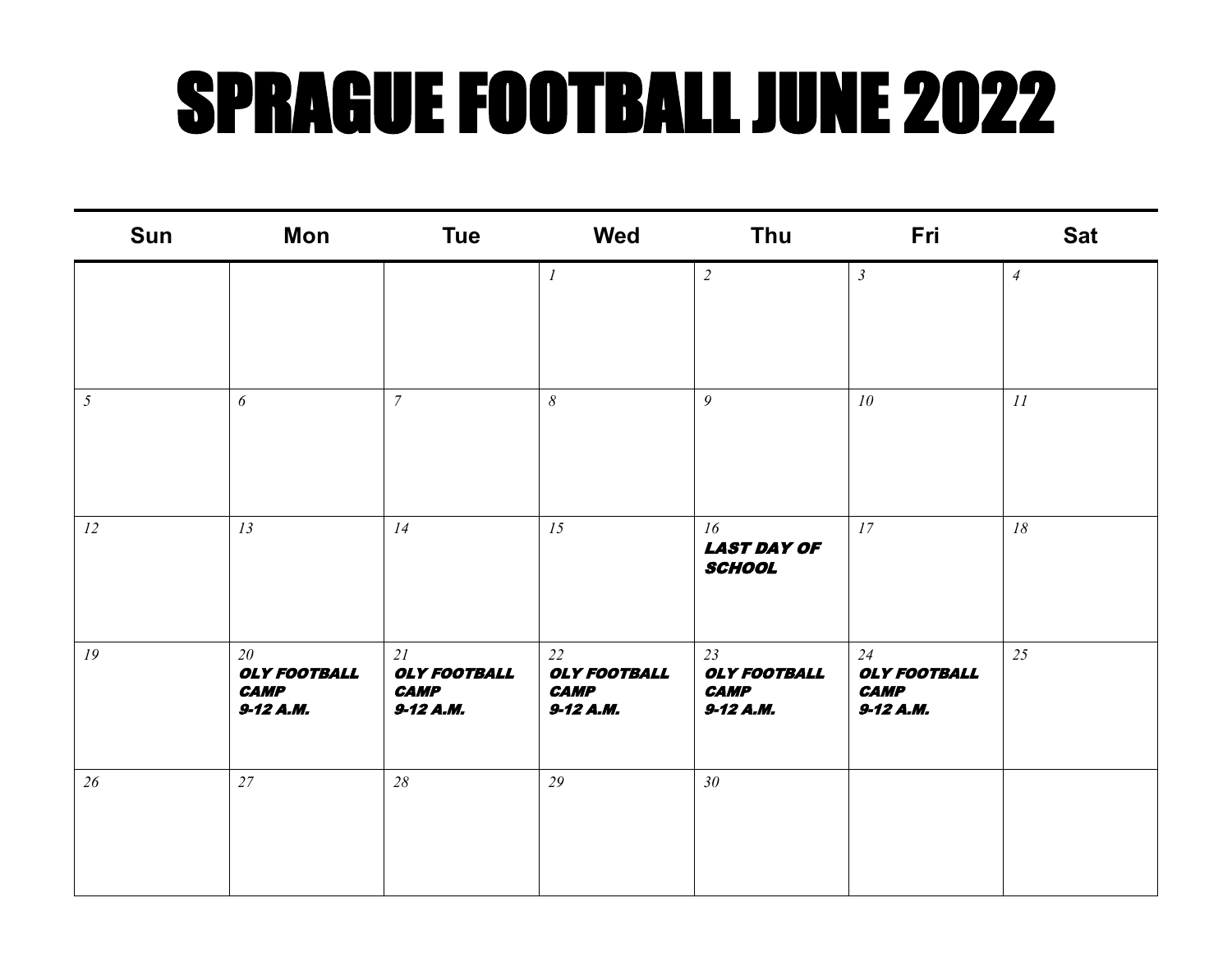## SPRAGUE FOOTBALL JULY 2022

| Sun            | Mon                                                             | <b>Tue</b>              | <b>Wed</b>                                                      | Thu                     | Fri                                                             | <b>Sat</b>      |
|----------------|-----------------------------------------------------------------|-------------------------|-----------------------------------------------------------------|-------------------------|-----------------------------------------------------------------|-----------------|
|                |                                                                 |                         |                                                                 |                         | $\boldsymbol{l}$                                                | $\overline{2}$  |
| $\mathfrak{Z}$ | $\overline{4}$<br><b>OFF</b>                                    | 5                       | 6<br><b>STRENGTH AND</b><br><b>CONDITIONING</b><br>9-11 A.M.    | $\overline{7}$          | 8<br><b>STRENGTH AND</b><br><b>CONDITIONING</b><br>9-11 A.M.    | $\overline{Q}$  |
| 10             | 11<br><b>STRENGTH AND</b><br><b>CONDITIONING</b><br>$9-11$ A.M. | 12                      | 13<br><b>STRENGTH AND</b><br><b>CONDITIONING</b><br>$9-11$ A.M. | 14                      | 15<br><b>STRENGTH AND</b><br><b>CONDITIONING</b><br>$9-11$ A.M. | 16              |
| 17             | 18<br><b>STRENGTH AND</b><br><b>CONDITIONING</b><br>9-11 A.M.   | 19                      | 20<br><b>STRENGTH AND</b><br><b>CONDITIONING</b><br>9-11 A.M.   | 21                      | 22<br><b>STRENGTH AND</b><br><b>CONDITIONING</b><br>9-11 A.M.   | 23              |
| 24             | 25<br><b>MORATORIUM</b>                                         | 26<br><b>MORATORIUM</b> | 27<br><b>MORATORIUM</b>                                         | 28<br><b>MORATORIUM</b> | 29<br><b>MORATORIUM</b>                                         | 30 <sup>°</sup> |
| 31             |                                                                 |                         |                                                                 |                         |                                                                 |                 |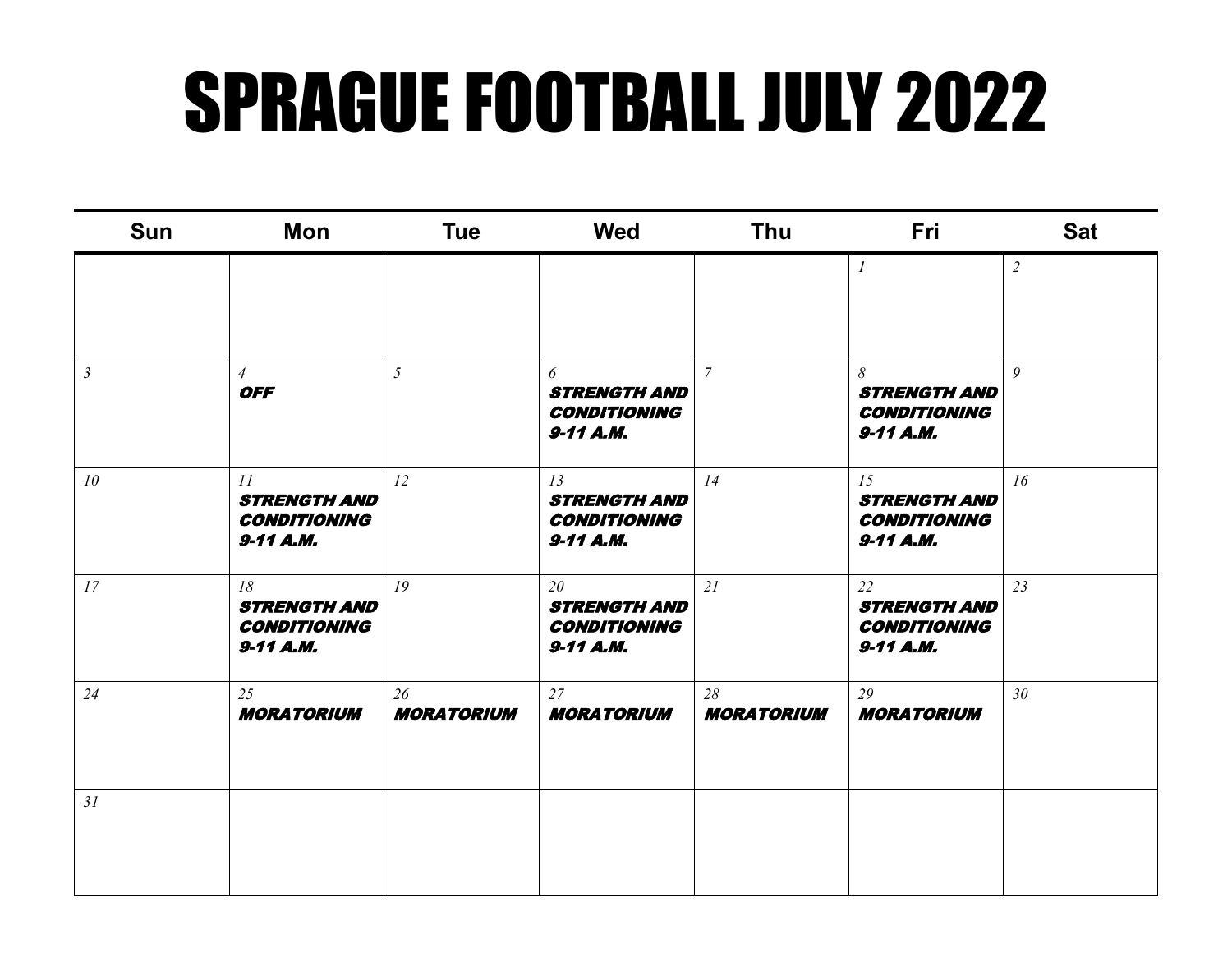## SPRAGUE FOOTBALL AUGUST 2022

| <b>Sun</b>                                                             | Mon                                                                          | <b>Tue</b>                                            | <b>Wed</b>                                                                   | Thu                                                   | Fri                                                                                    | <b>Sat</b>                                 |
|------------------------------------------------------------------------|------------------------------------------------------------------------------|-------------------------------------------------------|------------------------------------------------------------------------------|-------------------------------------------------------|----------------------------------------------------------------------------------------|--------------------------------------------|
|                                                                        | <b>STRENGTH AND</b><br><b>CONDITIONING</b><br>9-11 A.M.                      | $\overline{2}$<br><b>YOUTH CAMP</b><br>5:00-7:00 P.M. | $\mathcal{E}$<br><b>STRENGTH AND</b><br><b>CONDITIONING</b><br>9-11 A.M.     | $\overline{4}$<br><b>YOUTH CAMP</b><br>5:00-7:00 P.M. | $\mathfrak{H}$<br><b>STRENGTH AND</b><br><b>CONDITIONING</b><br>9-11 A.M.              | 6                                          |
| $\mathcal{T}$<br><b>COACHES</b><br><b>MEETING:</b><br>4:00 - 6:00 P.M. | 8<br><b>STRENGTH AND</b><br><b>CONDITIONING</b><br>$9-11$ A.M.               | 9                                                     | 10 <sup>2</sup><br><b>STRENGTH AND</b><br><b>CONDITIONING</b><br>$9-11$ A.M. | 11                                                    | 12<br><b>OFF</b>                                                                       | 13                                         |
| 14                                                                     | 15 <sup>15</sup><br><b>PRACITCE</b><br>9:00 - 11:30 A.M.<br>2:30 - 4:00 P.M. | 16<br><b>PRACITCE</b><br>9:00 - 11:30 A.M.            | 17<br><b>PRACITCE</b><br>9:00 - 11:30 A.M.<br>2:30 - 4:00 P.M.               | 18<br><b>PRACITCE</b><br>9:00 - 11:30 A.M.            | 19<br><b>PRACITCE</b><br>9:00 - 11:30 A.M.                                             | 20<br><b>PRACITCE</b><br>9:00 - 11:30 A.M. |
| 21                                                                     | 22<br><b>PRACITCE</b><br>9:00 - 11:30 A.M.<br>2:30 - 4:00 P.M.               | 23<br><b>PRACITCE</b><br>9:00 - 11:30 A.M.            | 24<br><b>PRACITCE</b><br>9:00 - 11:30 A.M.<br>2:30 - 4:00 P.M.               | 25<br><b>PRACITCE</b><br>9:00 - 11:30 A.M.            | 26<br><b>JAMBOREE</b><br><b>OR SCRIMMAGE</b><br><b>TIME/PLACE</b><br><i><b>TBD</b></i> | 27                                         |
| 28<br><b>COACHES</b><br><b>MEETING:</b><br>4:00 - 6:00 P.M.            | 29<br><b>PRACITCE</b><br>4:00 - 6:30 P.M.                                    | 30<br><b>PRACITCE</b><br>4:00 - 6:30 P.M.             | 31<br><b>PRACITCE</b><br>4:00 - 6:30 P.M.                                    |                                                       |                                                                                        |                                            |